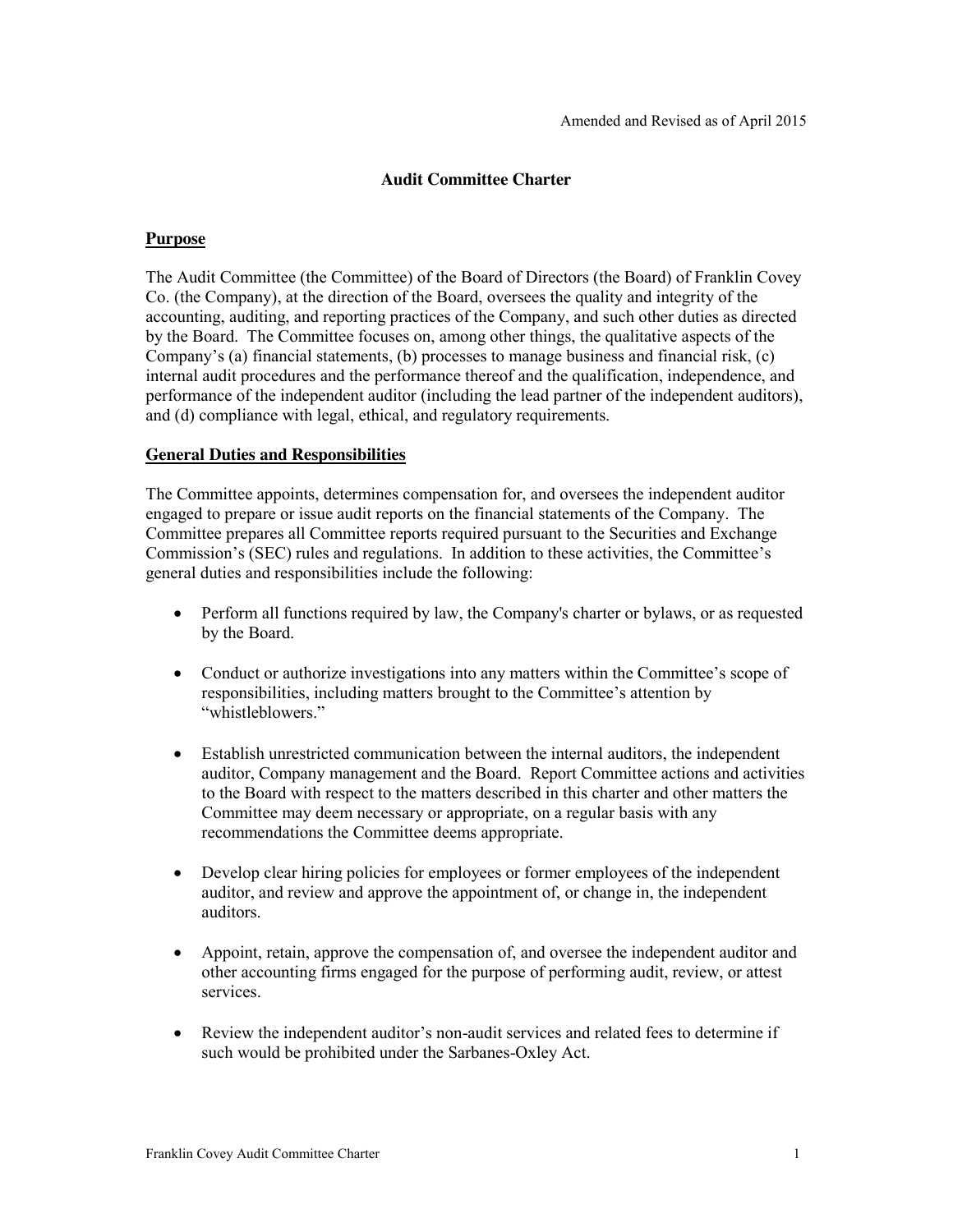- Review policies and procedures with respect to transactions between the Company and officers and directors, or affiliates of officers or directors, or transactions that are not a normal part of the Company's business.
- Meet with the independent auditor, Company management, or internal auditors in executive sessions to discuss any matters that the Committee or the listed parties believe should be discussed privately with the Committee, including the responsibilities, budget and staffing of the internal auditors.
- Interview Company management, internal auditors and the independent auditor regarding any significant risks or exposures, discuss guidelines and policies governing the process by which management assess and manage exposure to risk, and assess the steps Company management has taken to minimize any risks or exposures.
- Review, with Management, compliance with the Company's policies relating to appropriate codes of conduct, and, if necessary, make applicable recommendations to the Corporate Governance and Nominating Committee.
- Review legal and regulatory matters that may have a material impact on the financial statements, related Company compliance policies, and programs and reports received from regulators.
- x Review the Company's policies and procedures regarding executive management expense accounts.
- Review the Committee's charter to determine compliance with current NYSE and SEC rules and regulations and the Sarbanes-Oxley Act.
- Review all proposed related-party transactions and make recommendation to the Board to approve or disapprove of each proposed transaction.
- Review with Company management any significant changes to GAAP and/or MAP policies or standards.

# **Membership**

The Committee shall consist of at least three members appointed by the Board who shall serve until their successors are appointed and qualify. Each member shall be an independent director who is knowledgeable in financial and auditing matters, with at least one member who has expertise in accounting or related financial management. A member shall be deemed "independent" if he or she satisfies the requirements of the New York Stock Exchange (NYSE) and Section 10A of the Securities Exchange Act of 1934, as amended by the Sarbanes-Oxley Act of 2002 (the Act). The chairperson of the Committee (the Chairperson) shall be appointed by the Board pursuant to its bylaws.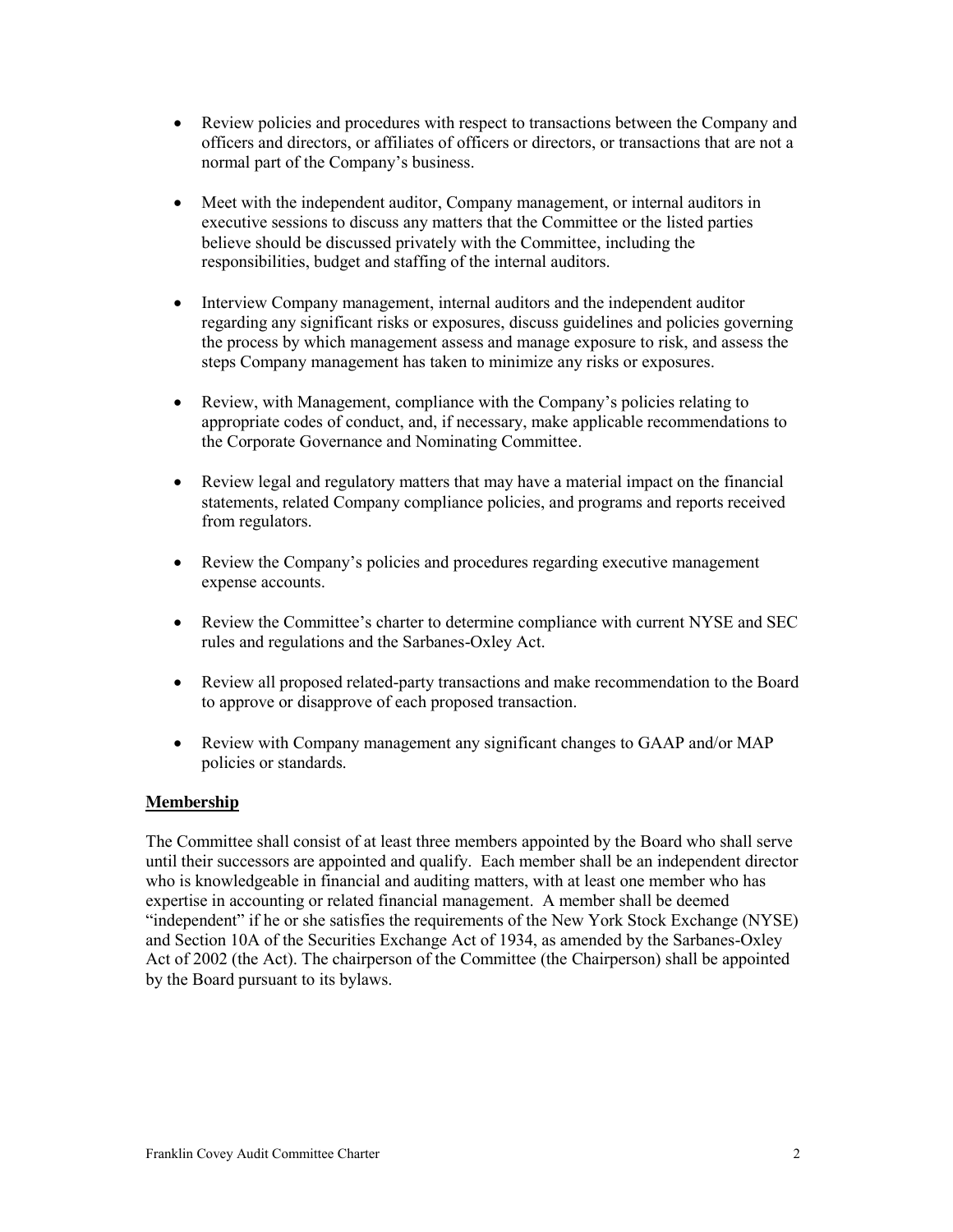## **Communications/Reporting**

The independent auditor shall report directly to the Committee. The Committee shall have unrestricted communication with the independent auditor and the Company's internal auditors and management. The Committee shall meet privately with each of these parties at least annually. The Chairperson shall report on Committee activities to the Board at each Board meeting.

# **Education**

The Company shall keep the Committee informed, including providing such educational resources as the Committee or any of its members deems necessary and appropriate, as to accounting principles and procedures, laws, regulations, and policies regarding financial reporting and any other accounting topics applicable to the Company.

# **Authority and Funding**

The Committee has the authority, without Board approval, to investigate any matter it deems reasonably appropriate, and may, at the Company's expense, retain outside counsel or other experts for this purpose.

The Company shall provide for appropriate funding, as determined by the Committee, in its capacity as a Committee of the Board, for payment of:

- 1. Compensation to any registered public accounting firm engaged for the purpose of preparing or issuing an audit report or performing other audit, review, or attest services for the Company;
- 2. Compensation to any advisers employed by the Committee; and
- 3. Ordinary administrative expenses of the Committee that are necessary or appropriate in carrying out its duties.

# **Responsibilities**

The Audit Committee Responsibilities Checklist set forth below (the Checklist) identifies the specific responsibilities of the Committee. The Checklist will be updated as needed, but will be reviewed at least annually, to reflect changes in regulatory requirements, authoritative guidance, and generally accepted audit committee practices. Each Checklist, when amended, will be deemed an addendum to this charter.

The Committee may rely on the representations of management, the internal auditors and the independent auditor in carrying out its oversight responsibilities. The Company's management is responsible for determining that the Company's financial statements are complete, accurate, and in accordance with generally accepted accounting principles and are filed in compliance with applicable laws and regulations. The independent auditor selected by the Committee is responsible for auditing the Company's financial statements. The Committee is not responsible for scheduling or conducting audits, determining the accuracy of the Company's financial statements, conducting investigations, or assuring the Company's compliance with laws and regulations or internal policies and procedures.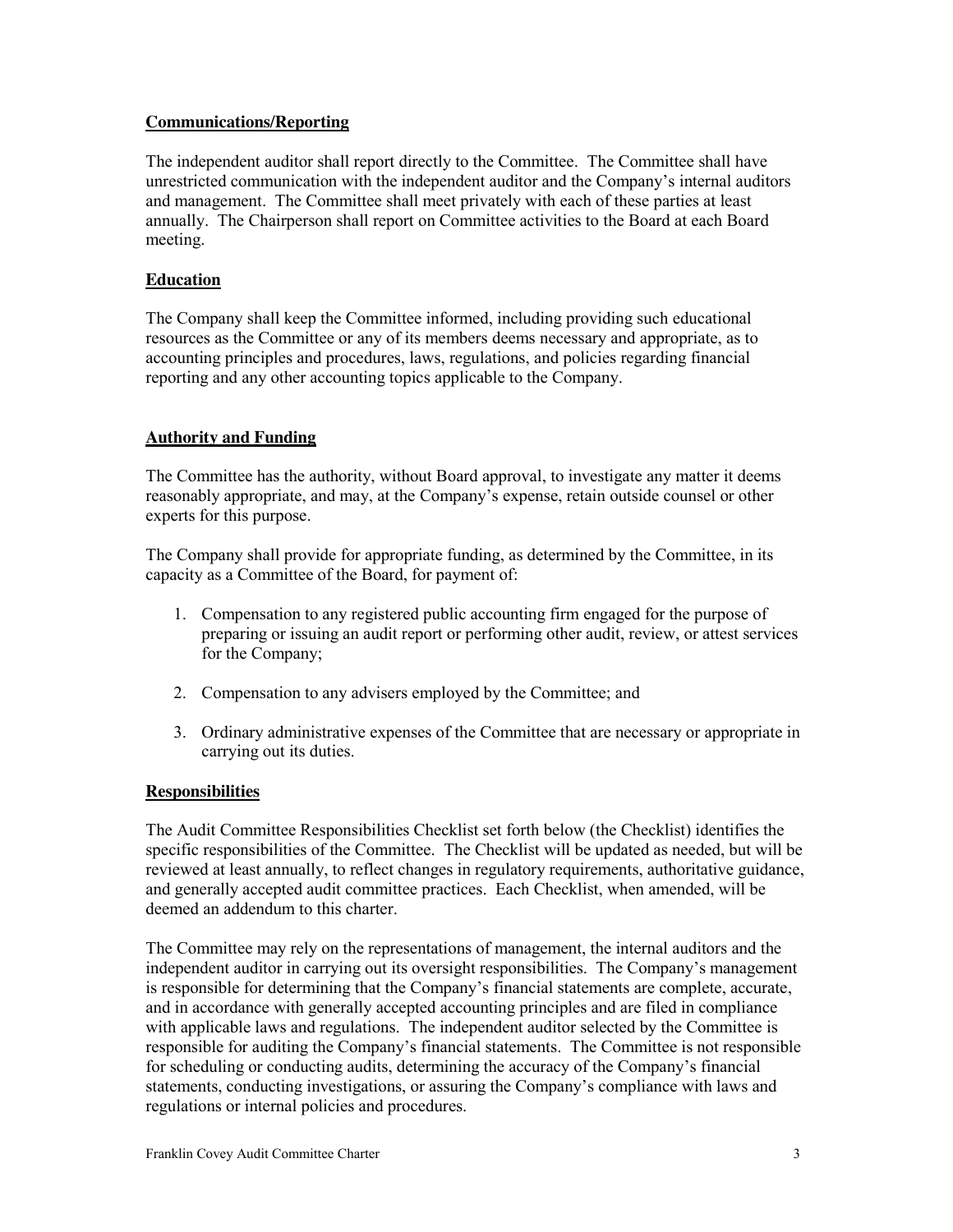### **"Whistleblowing" Procedure**

The Committee is responsible for establishing procedures for the receipt, retention, and treatment of complaints received by the Company regarding accounting, internal accounting controls, or auditing matters. In order to enable employees of the Company and any other individuals to submit to the Committee, on a confidential and anonymous basis, any concerns regarding questionable accounting or auditing matters, the Committee shall, in addition to other measures it deems appropriate, post on the Company's general employment information bulletin boards and on the Company's Internet site, in a conspicuous location, a toll-free telephone number and an email address to contact the Committee, with a notice that any individual having concerns regarding questionable accounting or auditing matters may communicate his or her concerns to the Committee. The Committee shall investigate the matter, in such manner and involving such additional persons as it deems necessary, in every such instance taking such steps as are reasonable and appropriate to preserve the anonymity of the informant and the confidentiality of the informant's communication.

## **Policy for Pre-Approval of Audit and Non-Audit Services Provided by External Audit Firm**

The Committee shall meet with management and the independent auditor to review and approve, before any such services may be rendered by the independent auditor firm to the Company or to or for the benefit of an officer or director of the Company, (i) auditing services, which include providing comfort letters in connection with securities underwritings, and (ii) any non-audit services.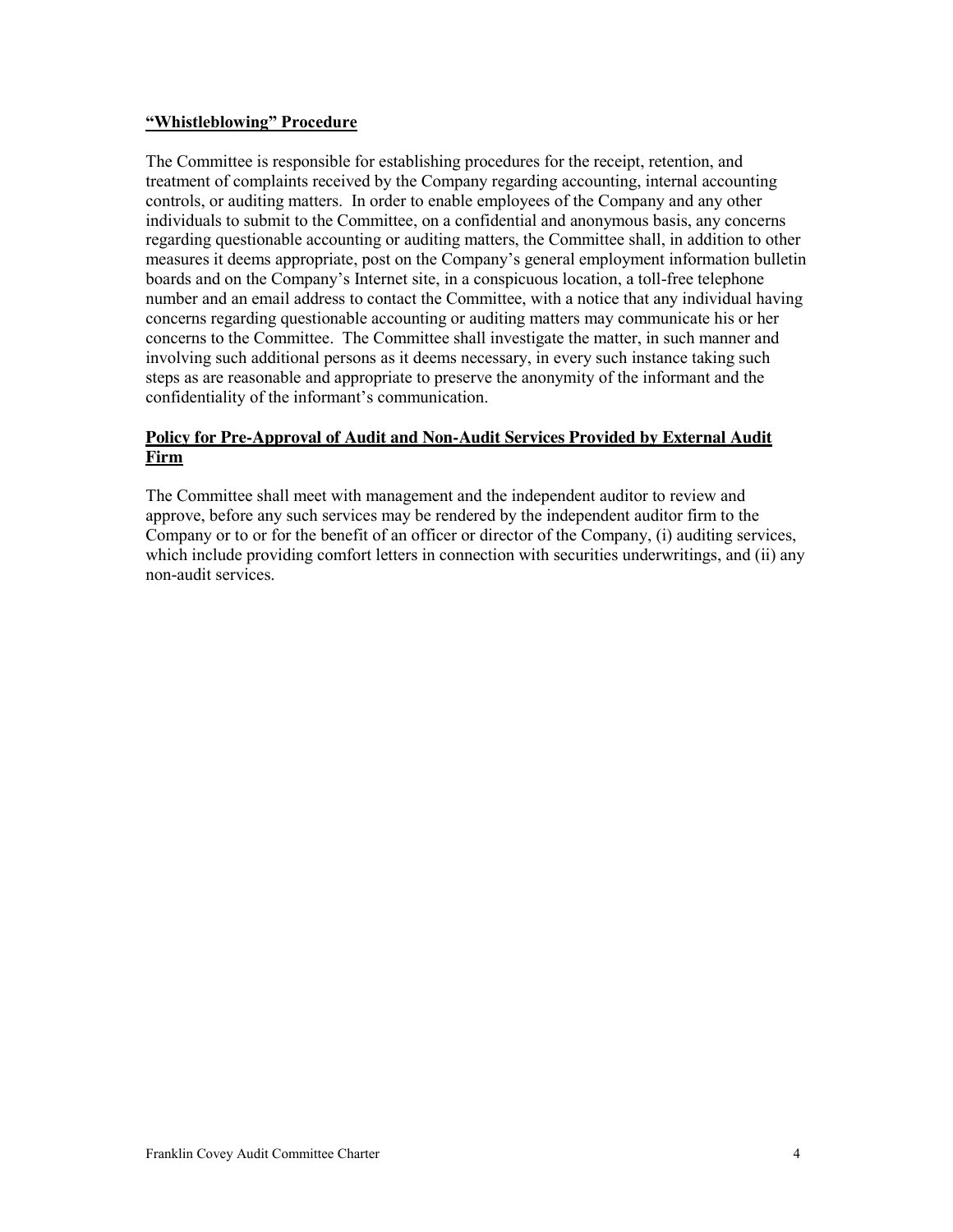### FRANKLIN COVEY AUDIT COMMITTEE RESPONSIBILITIES CHECKLIST

### **Annually or More Frequently As Needed**

- $\Box$  Review with Company management and the independent auditor at the completion of the annual audit:
	- $\Box$  The Company's annual financial statements, related footnotes, and the Company's specific disclosures found in "Management's Discussion and Analysis of Financial Condition and Results of Operations".
	- $\Box$  The independent auditor's audit of the financial statements and its report thereon, which must sufficiently detail:
		- $\Box$  The independent auditor's internal quality control procedures;
		- $\Box$  Any material issues raised internally or by any peer review or by any governmental or professional authorities within the last five years regarding one or more audits carried out by the firm or the independent auditor's quality control procedures and the steps taken to correct any deficiencies; and
		- $\Box$  All relationships between the independent auditor and the Company.
	- $\Box$  Any significant changes required in the independent auditor's audit plan.
	- $\Box$  Any difficulties or disputes with management encountered during the course of the audit and management's response.
	- $\Box$  Any accounting adjustments noted by the independent auditor but deemed immaterial by management.
	- $\Box$  Any communications between the audit team and its national office regarding the Company and the independent auditor's engagement, including any management letter issued by the independent auditor to the Company.
	- $\Box$  Other matters related to the conduct of the audit that are to be communicated to the Committee under generally accepted auditing standards.
- $\Box$  Review with Company management, the independent auditor, and the internal auditors:
	- $\square$  Significant findings during the year and management's responses thereto, including an analysis of the effects of alternative GAAP methods on the financial statements.
	- $\Box$  Any significant changes in the Company's selection or application of accounting principles.
	- $\Box$  The adequacy of the Company's internal controls and any steps taken to correct any deficiencies.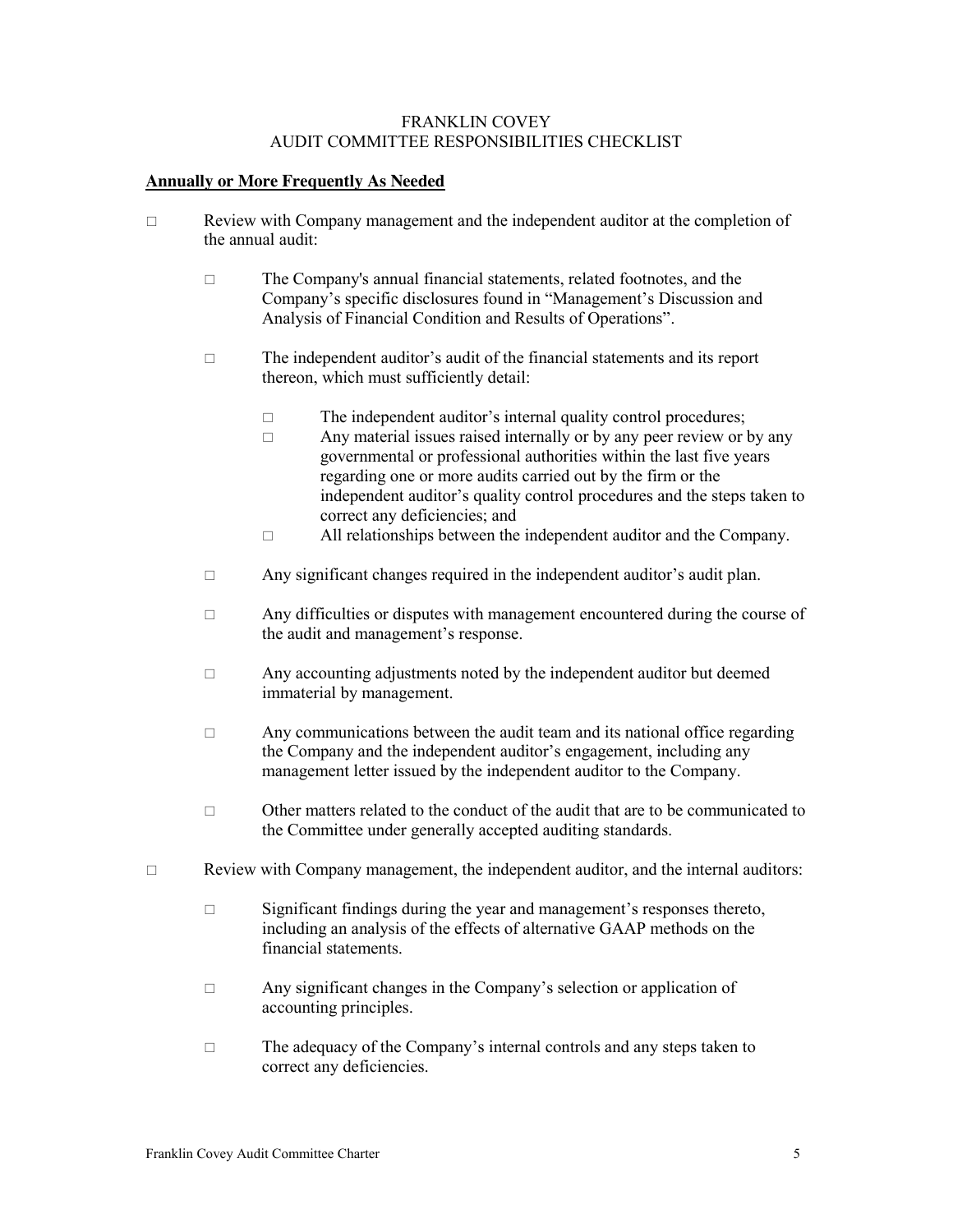- $\Box$  The effect, if any, of regulatory and accounting initiatives and off-balance sheet structures.
- $\Box$  Any difficulties encountered in the course of their audits, including any restrictions on the scope of their work or access to required information.
- $\Box$  Any changes required in the planned scope of their audit plan.
- $\Box$  Consider and review with the independent auditor and the internal auditors:
	- $\Box$  The adequacy of the Company's internal controls, including computerized information system controls and data security.
	- $\Box$  Any related significant findings and recommendations of the independent registered accountants and internal auditors together with management's responses thereto.
- $\Box$  Confirm the independence of the independent auditor.
- $\Box$  Provide any reports or other disclosures, including the report required by Item  $407(d)(3)(i)$  of Regulation S-K, for inclusion in the Company's annual proxy statement that details the Committee's review and discussion of matters with management and the independent auditor.
- $\Box$  Review and update, if necessary, the Audit Committee Responsibilities Checklist at least annually.
- $\Box$  Review with Company management and the independent auditor at least annually the Company's critical accounting policies.
- $\Box$  Review with the internal auditors, the independent auditor, and Company management the audit scope and plan, and coordination of audit efforts to assure completeness of coverage, reduction of redundant efforts, the effective use of audit resources, and the use of independent registered accountants other than the appointed auditors of the Company.
- $\Box$  Confirm each Committee member is financially literate, with at least one member who has financial expertise.
- $\Box$  Confirm the independence of each Committee member based on NYSE and other applicable rules.
- □ Review the Committee's own performance.